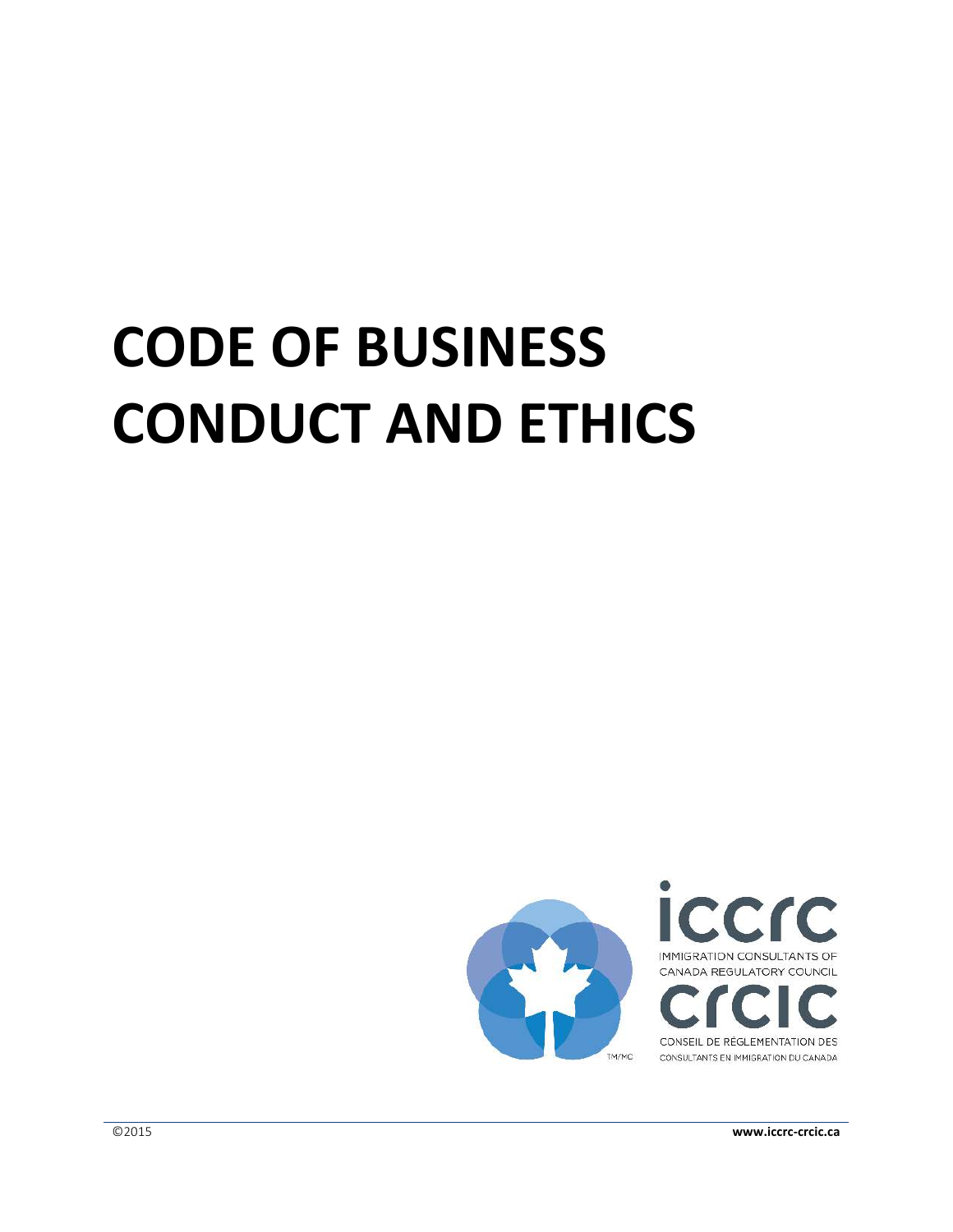**Version: 2015-001** Last Modified: October 8, 2015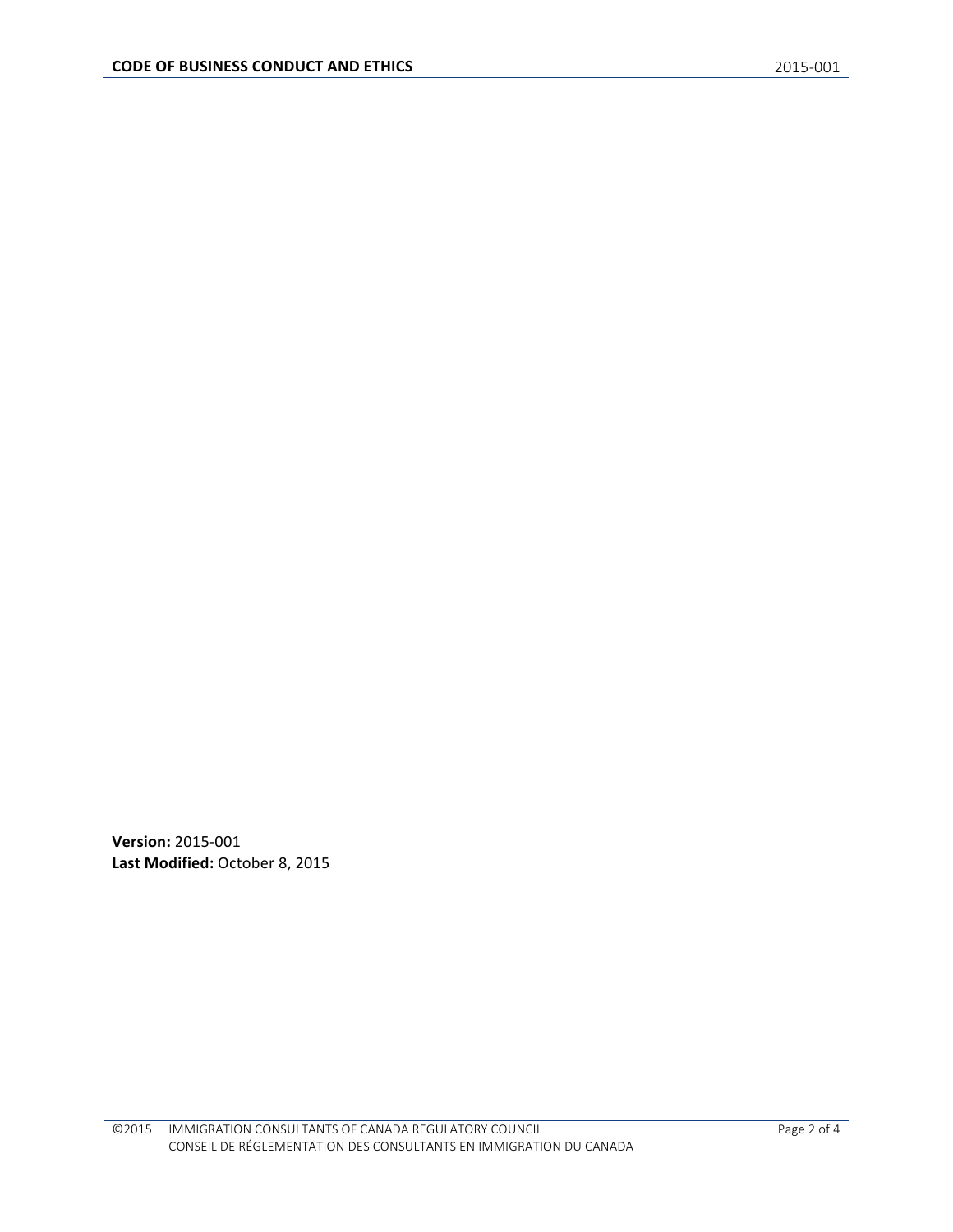#### **Introduction**

It is the policy of IMMIGRATION CONSULTANTS OF CANADA REGULATORY COUNCIL (the "Council") to maintain the highest standard of ethics in its relations with every one of its stakeholders. The Council's reputation in the immigration industry and in the community at large is a valued asset and maintaining its reputation for integrity and ethical conduct is integral to the Council's success.

The reputation of the Council is ultimately built upon the actions of its Directors, officers, employees, volunteers and committee members, and how the organisation treats its stakeholders. The Board of Directors of the Council (the "Board") has therefore adopted this Code of Business Conduct and Ethics (the "Code") to set forth the standards the Council expects of its Directors, officers, employees, volunteers, and committee members. The provisions of this Code are mandatory and full compliance is expected of all Directors, officers, employees, volunteers, and committee members.

The Board shall be responsible for monitoring compliance with the Code as well as the periodic review and revision thereof. Waivers from the Code can be granted only by the Board or a committee of the Board established for considering waivers, and will be granted only in exceptional circumstances.

The Code supersedes and replaces the Code of Business Conduct and Ethics approved by the Board on March 15, 2011.

The Code is made up of the following principles.

- 1. Directors, Officers, Employees, Volunteers and Committee Members must comply with all laws, regulations, and Board policies applicable to the operations of the Council.
- 2. Directors, Officers, Employees and Committee Members must comply with the Council's **Conflict of Interest Policy.**

Directors, officers, employees, and committee members must make every effort to avoid any situations in which their personal interests conflict, might conflict, or might reasonably be seen to conflict with the interests of the Council. When such situations arise, employees must immediately advise their supervisors or the CEO. Committee members must immediately advise their Committee Chair, the CEO or the Chair of the Board. Directors and officers must immediately advise the Chair of the Board.

In general terms, a conflict of interest will exist where personal activities, interests or financial affairs, may influence or threaten to influence a person's judgment in the performance of his or her duties to the Council. Conflicting interests may be direct or indirect. For example, the interest may be that of the Director, officer, employee, or committee member him or herself, or of a family member, a relative, or a business enterprise in which any of these individuals have an interest, financial or otherwise.

### **3.** Directors, Officers, Employees, Volunteers and Committee Members must maintain the confidentiality of Council information.